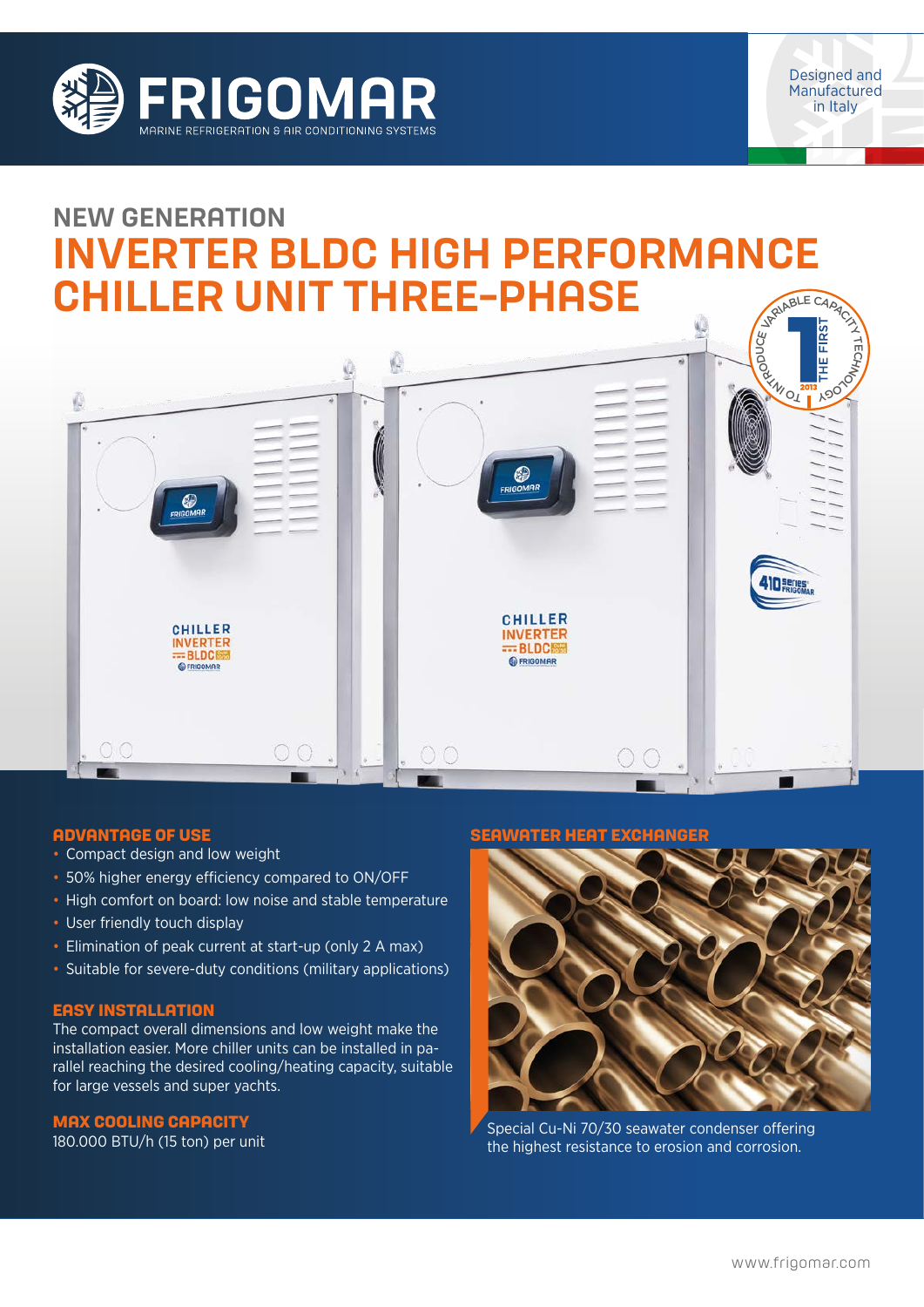# NEW BLDC INVERTER GENERATION SMALLER, LIGHTER AND MORE POWERFUL



## THE FIRST MARINE AIR CONDITIONING SYSTEM WITH THE BLDC INVERTER TECHNOLOGY

#### **ULTIMATE INVERTER BLDC TECHNOLOGY**

VFD technology "sensor less" is used to accurately control the compressor speed in order to deliver the needed capacity at all times, following the environmental conditions; by contrast traditional air conditioners use on/off type compressors that either work at maximum speed or stop.

The Frigomar chiller unit is equipped with a BLDC motor compressor (98% energy efficient) controlled by an electrical inverter varying the speed from 20-100 Hz. Thanks to the elimination of start-stop cycles the energy efficiency is considerably increased without sharp fluctuations of water temperature and power supply, thus increasing the lifespan of the unit and the comfort on board.

#### **ENERGY SAVING (-50% ON AVERAGE ELECTRICAL ENERGY CONSUMPTION)**

Compressor starts at low speed (20 Hz) with no peak current and then accelerates smoothly up to the max frequency (100 Hz) in order to cool or heat quickly. As water temperature approaches the set point value, the compressor slows down, keeping a constant temperature in silent operation and saving energy. In term of Seasonal Energy Efficiency Ratio, the average reduction in electrical energy consumption is 50%, compared to the equivalent traditional air conditioner.

#### **SMOOTH STARTING (NO PEAK CURRENT AT START)**

Starting ramp is set at low frequency (20 Hz) allowing very low starting torque and starting current, far below the nominal value.

The max starting current is 2 A, while for the equivalent traditional air conditioner the max peak starting current is 100-140 A, despite employing soft starting devices.

#### **POWERFUL (SHORT PULL-DOWN PERIOD)**

Inverter air conditioning operates at maximum capacity after start up, therefore the set temperature is reached more quickly.

#### **COMFORTABLE**

Inverter air conditioner finely adjusts its capacity according to the thermal loads variation in order to maintain the desired ambient temperature without fluctuations, thus allowing higher comfort than with non-inverter air conditioners.

Thanks to PMSM motor and sound shields design the operation is silent in every working condition. Scroll compressor allows to reduce vibrations by 75% compared to traditional units.

#### **VARIABLE CAPACITY OPERATION (ECO MODE)**

ECO function can be activated from the controller limiting the max compressor frequency, thus reducing further the power consumption.

RI**R** RINA

#### **RELIABLE**

BLDC motor together with accurate control of superheating allow a much longer compressor lifespan than non-inverter models, where start / stop cycles stress considerably the motor windings. Thanks to VFD exclusive technology the unit withstands engine room temperature up to 70 °C (158 °F), low seawater temperature (5°C/41°F) in winter and high seawater temperature (45°C/113°F) in summer.

#### **EASY INSTALLATION**

Very compact dimensions with possibility to install more units in parallel. The touch display can be detached from the unit and located at a distance up to 50 m (164 feet) through a Belden cable.

#### **DESIGNED AND MANUFACTURED IN ITALY**

In ISO 9001:2015 certified factory.

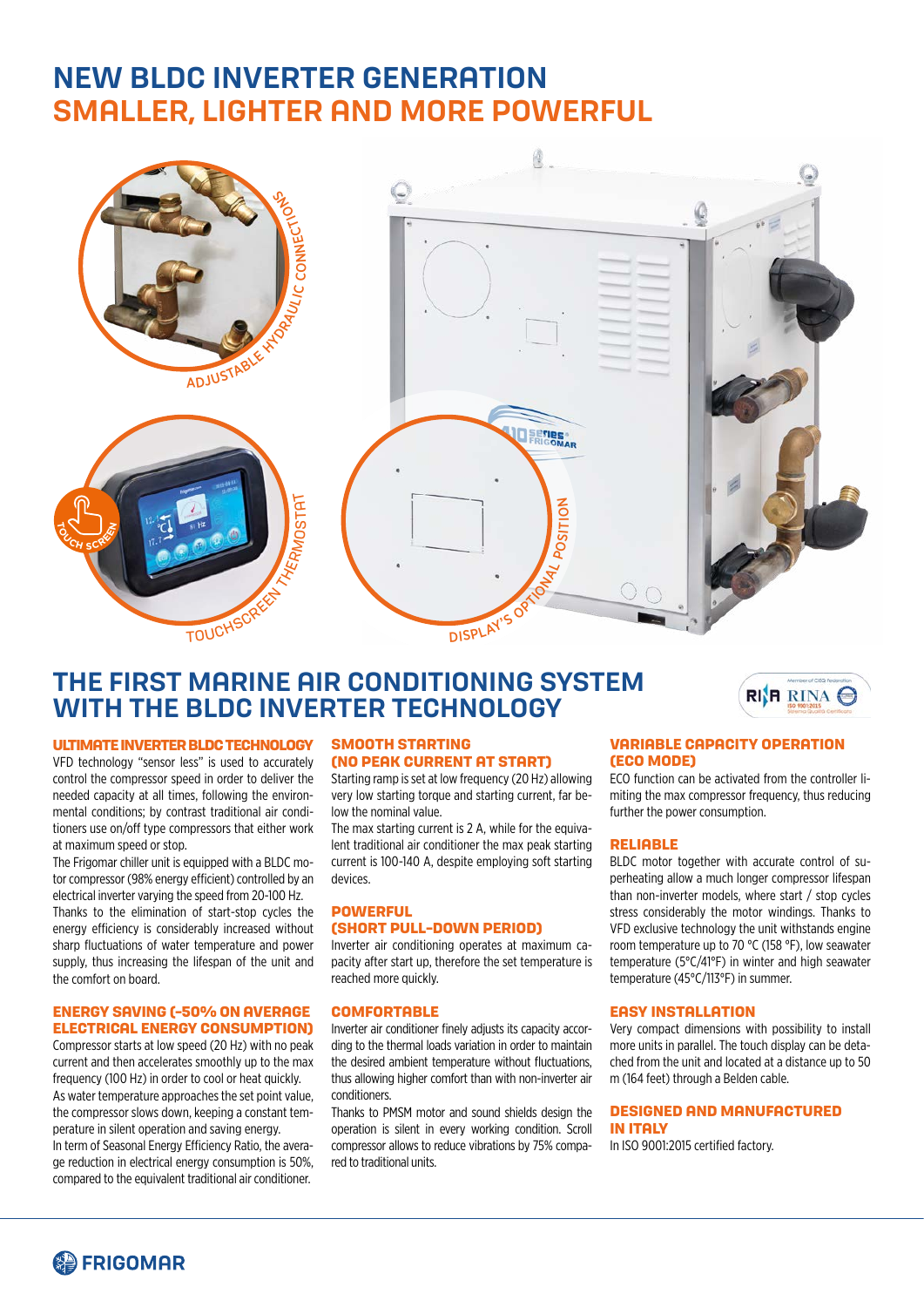### **609NT**

Max Cooling/Heating capacity





| <b>MODEL</b>                   |                                     | <b>609NT</b>                                     |
|--------------------------------|-------------------------------------|--------------------------------------------------|
| Width                          |                                     | 540 mm - 21.25 in                                |
| Height                         |                                     | 670 mm - 26.37 in                                |
| Depth                          |                                     | 600 mm (+115 mm pipe) - 23.62 in (+4.52 in pipe) |
| Weight                         |                                     | 155 kg - 342 lbs                                 |
| Voltage/phase/ cycle           |                                     | 400 VAC / 3ph / 50-60 Hz                         |
| Max Cooling/Heating capacity   |                                     | 180,000 BTU/h - 15 ton                           |
| Max input power                |                                     | 12 kW                                            |
| Max Current                    |                                     | 17,3 A                                           |
| Max input power (ECO function) |                                     | 5,5 KW                                           |
| Max Current (ECO function)     |                                     | 8 A                                              |
| Refrigerant R410A              |                                     | 2,8 kg - 6.2 lb                                  |
| <b>Working limits</b>          | Seawater temperature in winter mode | $> 5^{\circ}$ C / 41° F                          |
|                                | Seawater temperature in summer mode | < 40°C / 104°F                                   |
|                                | Engine room temperature             | < 70 $\degree$ C / 158 $\degree$ F               |
|                                |                                     |                                                  |